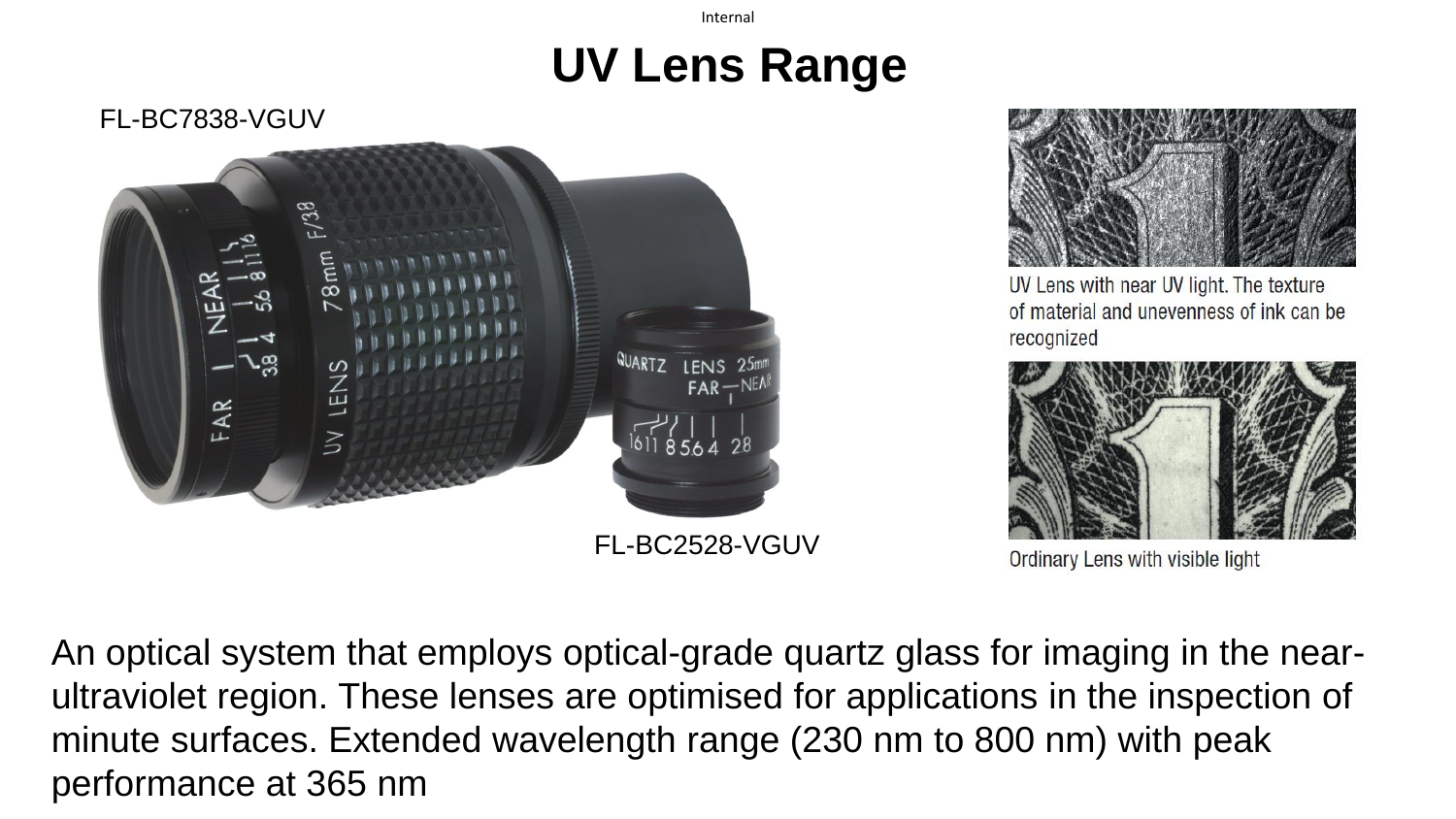# **Lens Specification**

|                     | <b>FL-BC2528-VGUV</b> | FL-BC7838-VGUV |
|---------------------|-----------------------|----------------|
| <b>Focal length</b> | 25mm                  | 78mm           |
| Iris range          | F2.8 to F16           | F3.8 to F22    |
| Format              | 1"                    | 1"             |
| Angle of view       | 29.7 degrees          | 9.5 degrees    |
| <b>Dimensions</b>   | 30 x 25.4mm           | 62.5 x 109.3mm |
| Weight              | 36 grams              | 450 grams      |
| <b>Mount</b>        | C mount               | C mount        |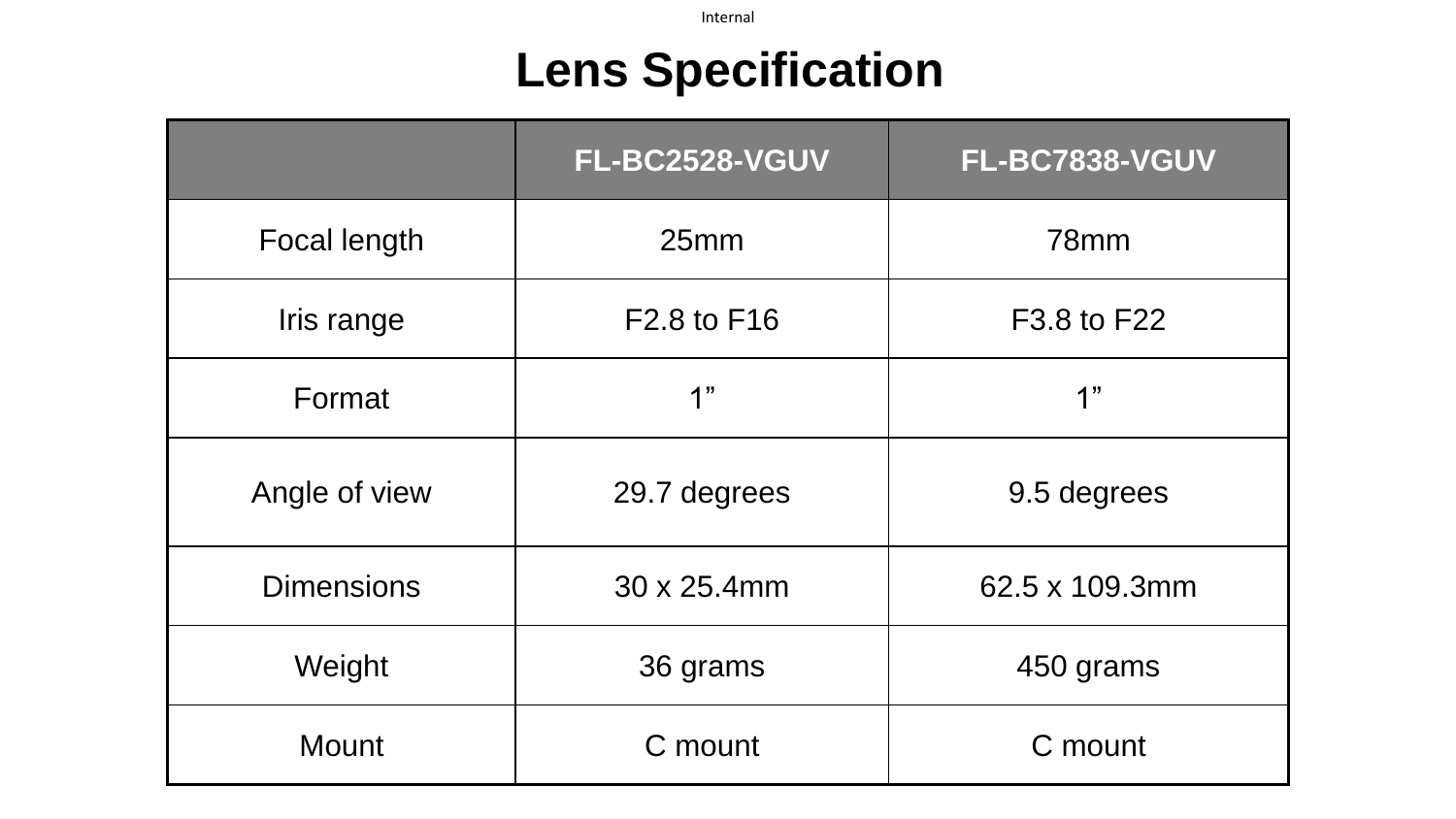### **What are UV rays?**

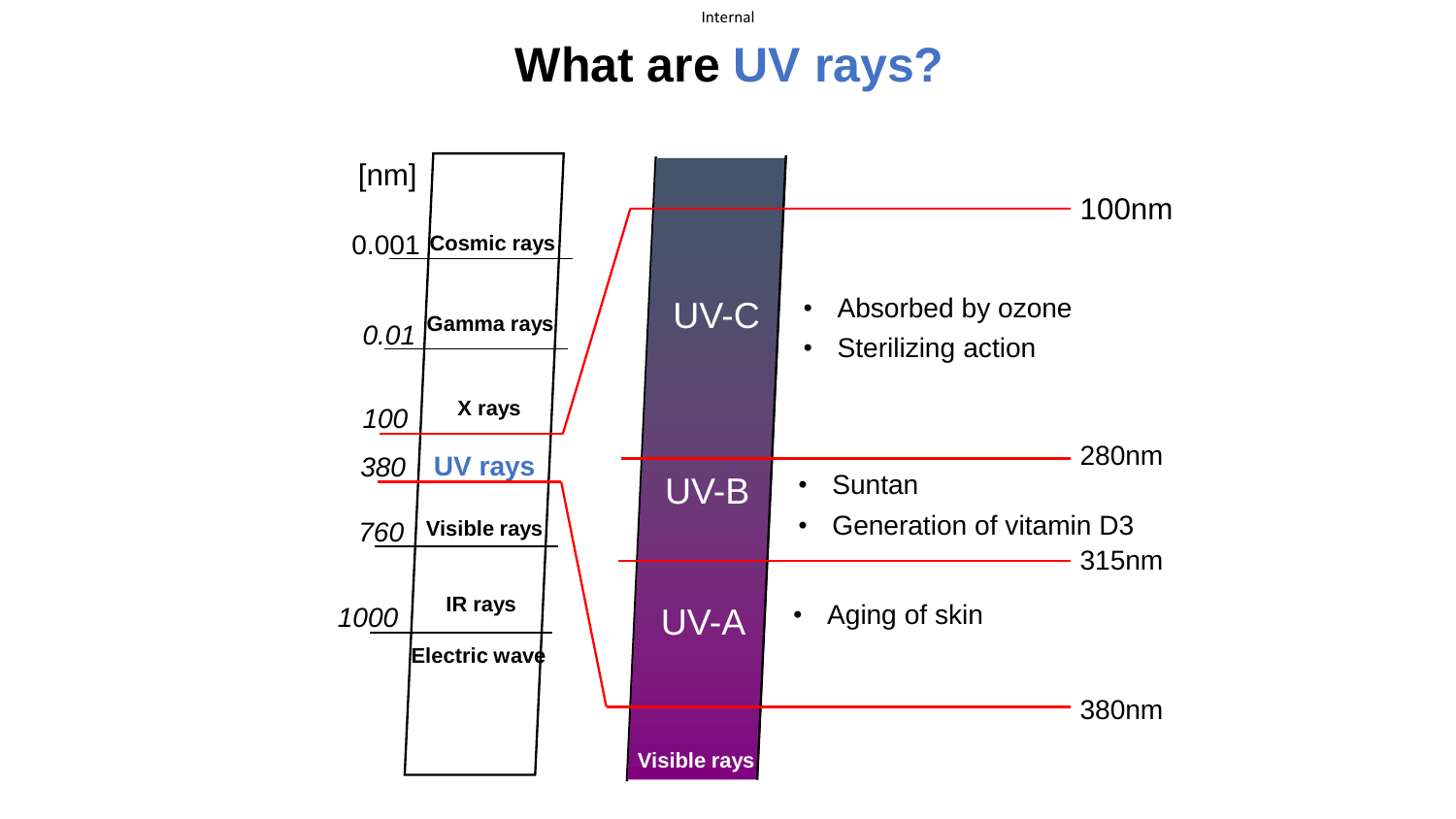# **FL-BC2528-VGUV & FL-BC7838-VGUV**

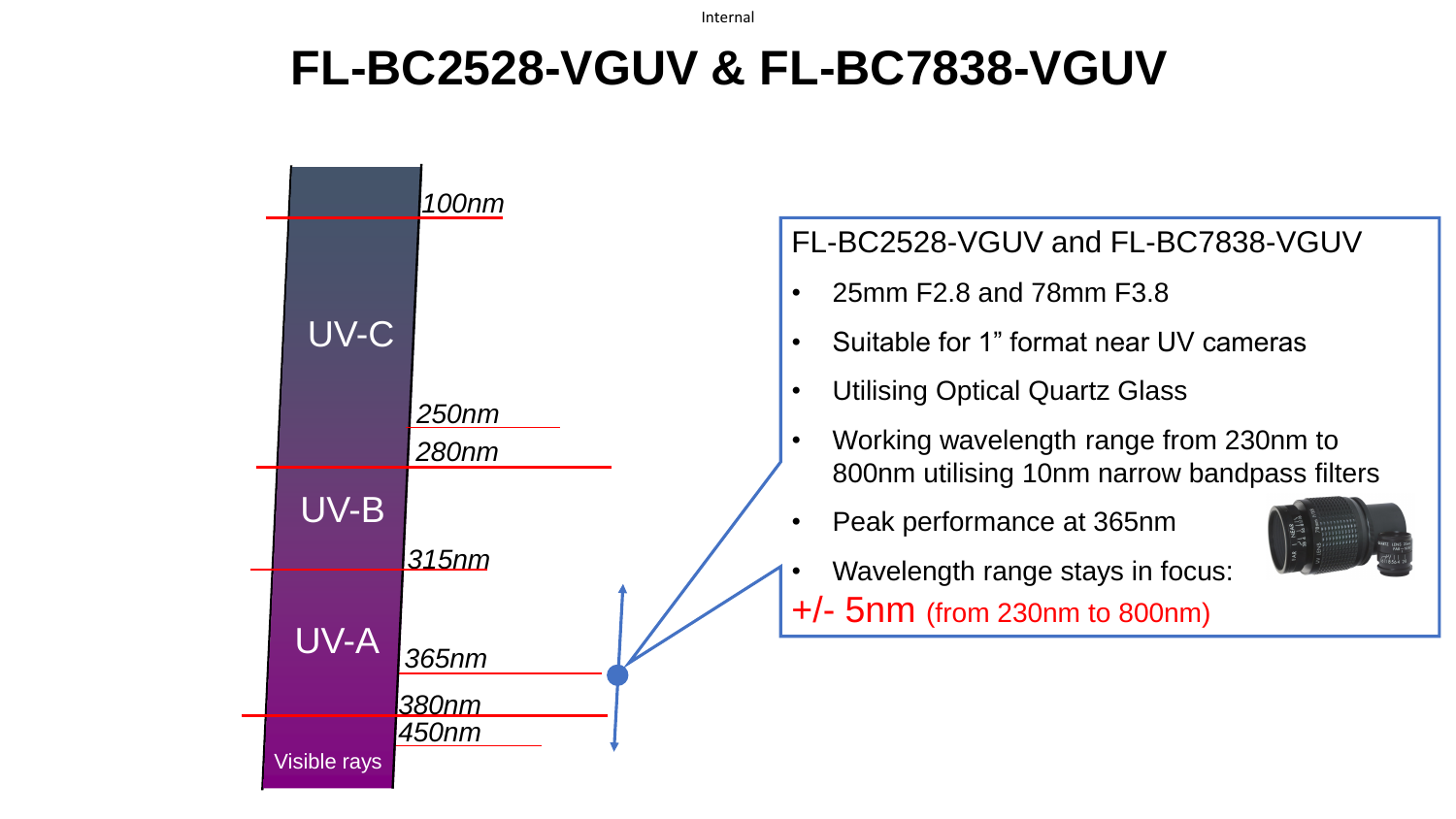### **Scattering of rays**



- Hit atoms and molecules
- Tend to scatter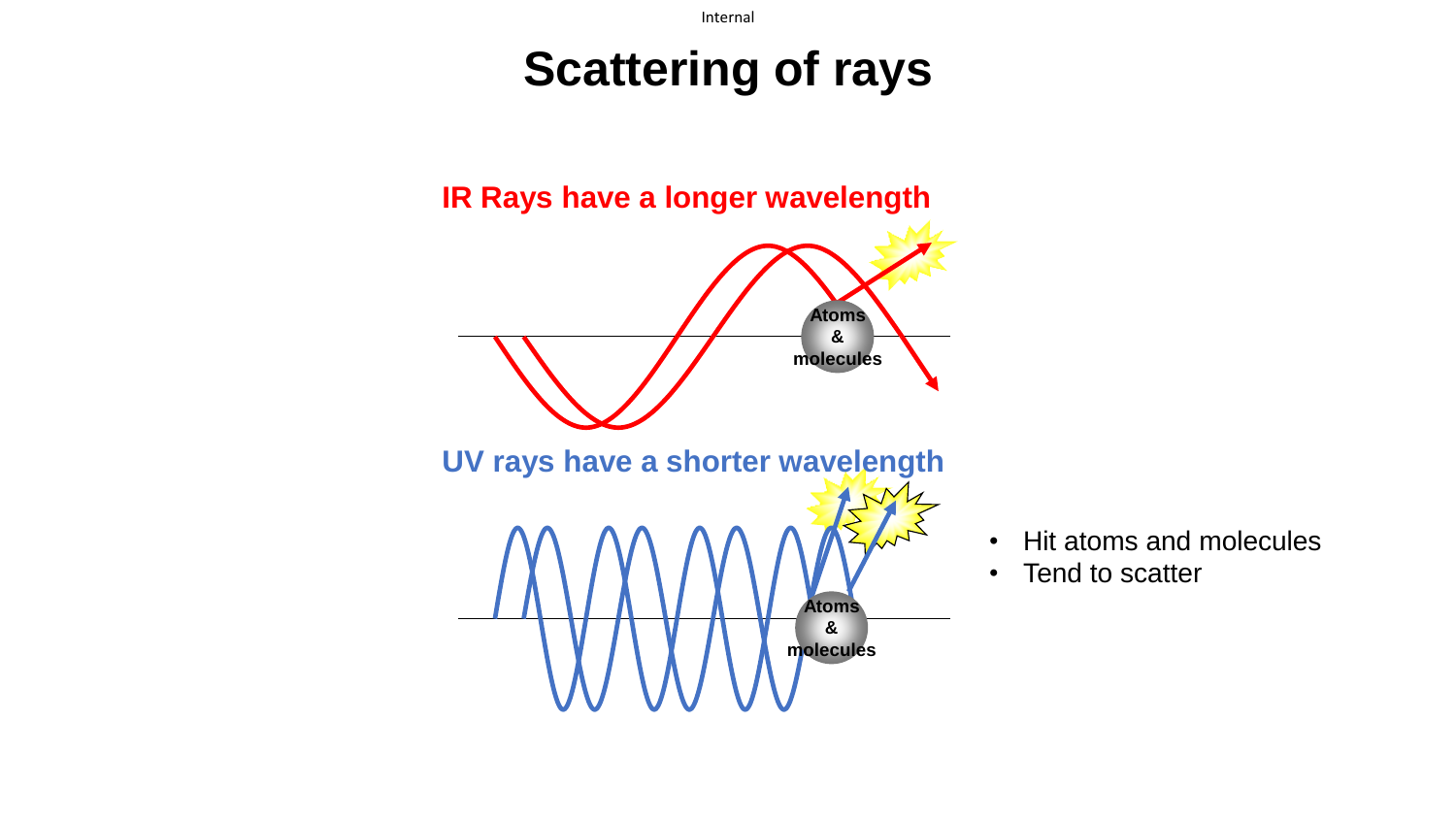## **Scattering of rays**

**Near IR rays (Longer wavelength) UV rays (Shorter wavelength)**



• UV rays are ideal to see surface details including dents, dust and scratches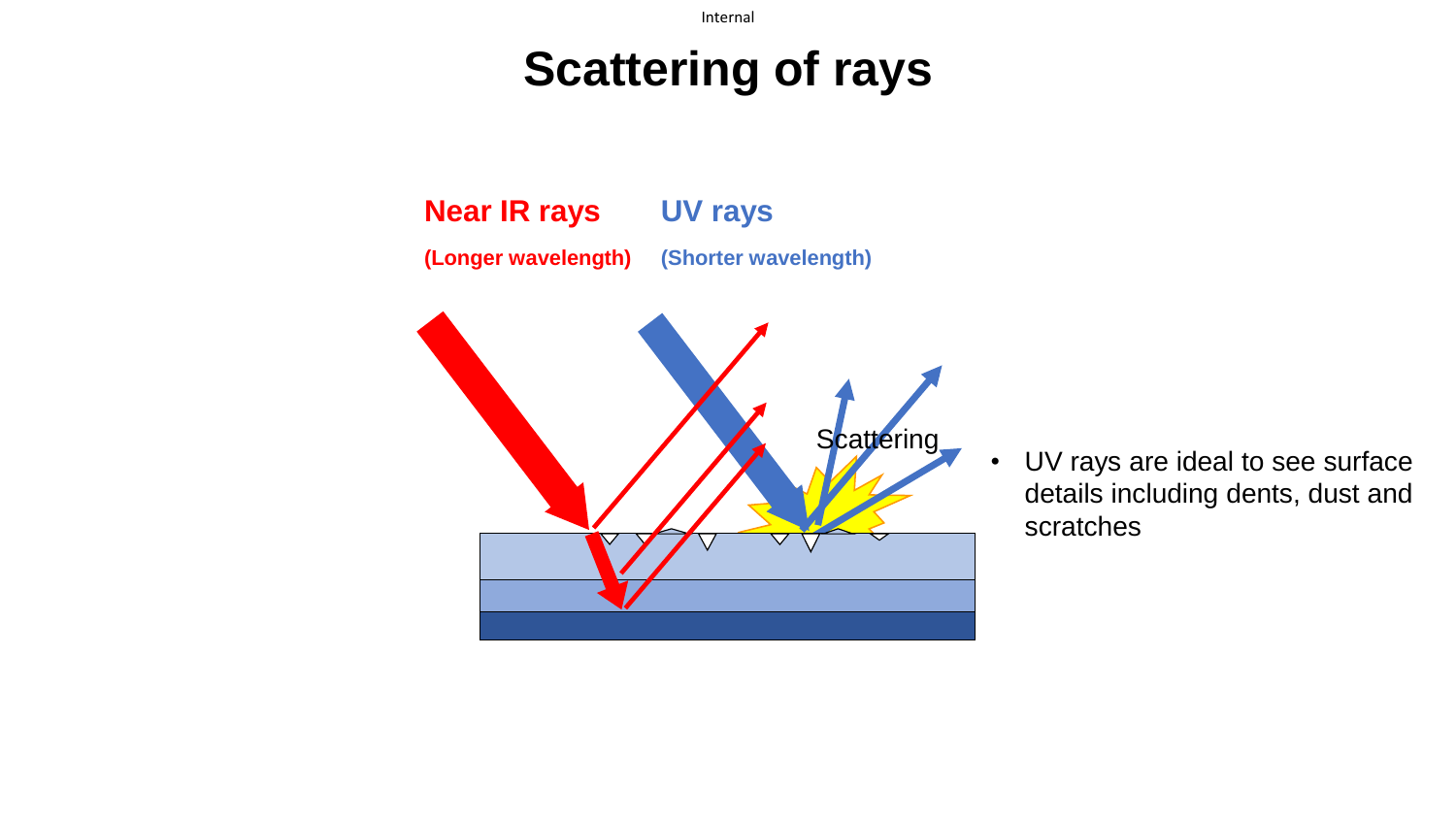# **UV Inspection Examples**

- Surface inspection of circuit boards and soldering condition: Clearer to detect damage, dust or stains
- Manufacturing and quality control of semiconductors: Leaves no damage or effect on the objects
- Used with microscopes in medical applications
- Detection of forgery, falsified documents, paper money and credit cards: A genuine U.S. dollar bill does not emit light and the transparent stamp that appears on credit cards
- Inspection of oil contamination and leakage
- Fiber Optics Inspection
- Space & Aerospace Inspection
- Uneven & Irregular Surface Inspection



### **UV lens Ordinary lens**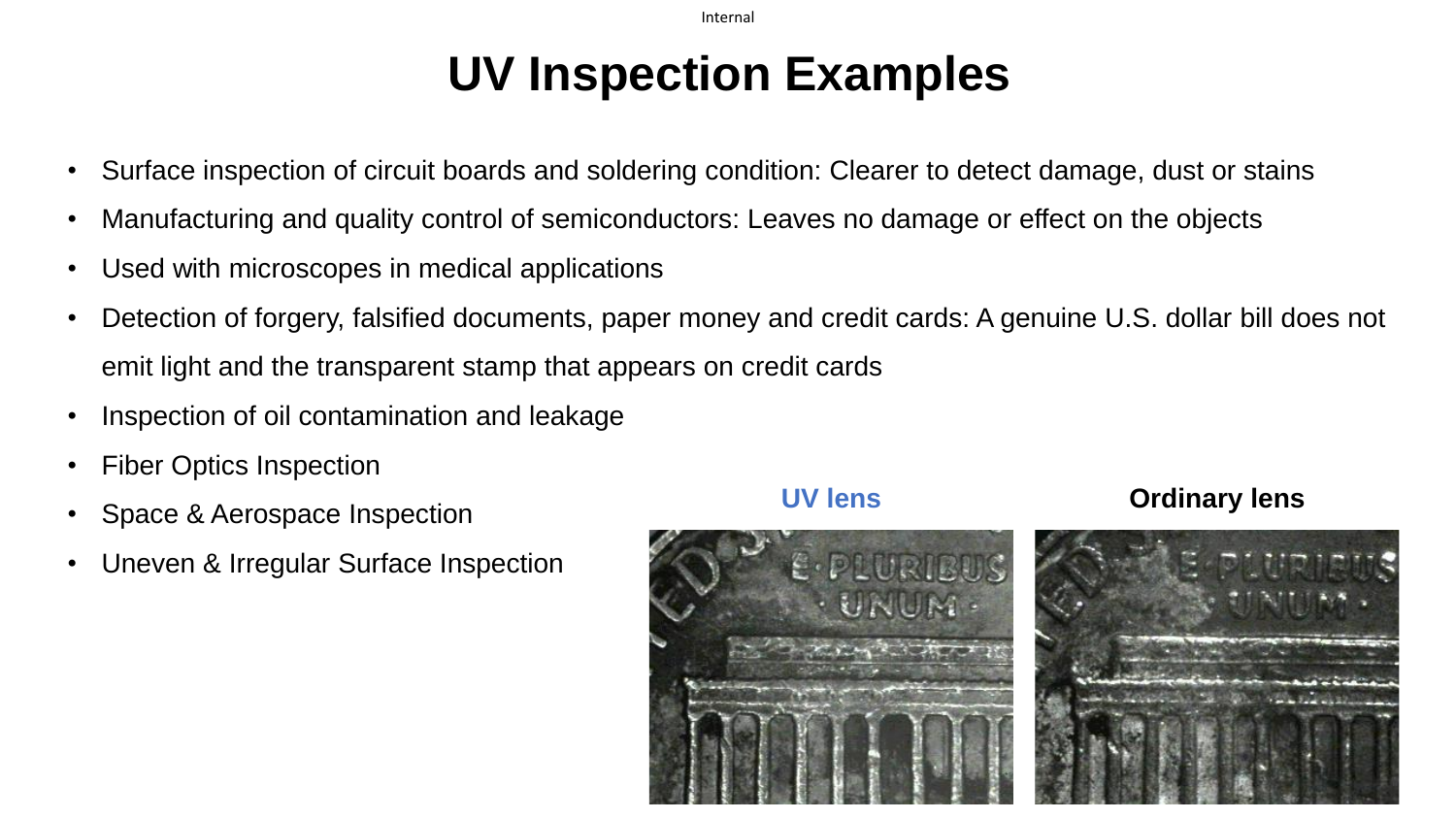# **Examples**

LCD **Display** 



**UV lens Ordinary lens**



Printed **Circuit** Board



Easy to see on-board parts and soldering conditions.

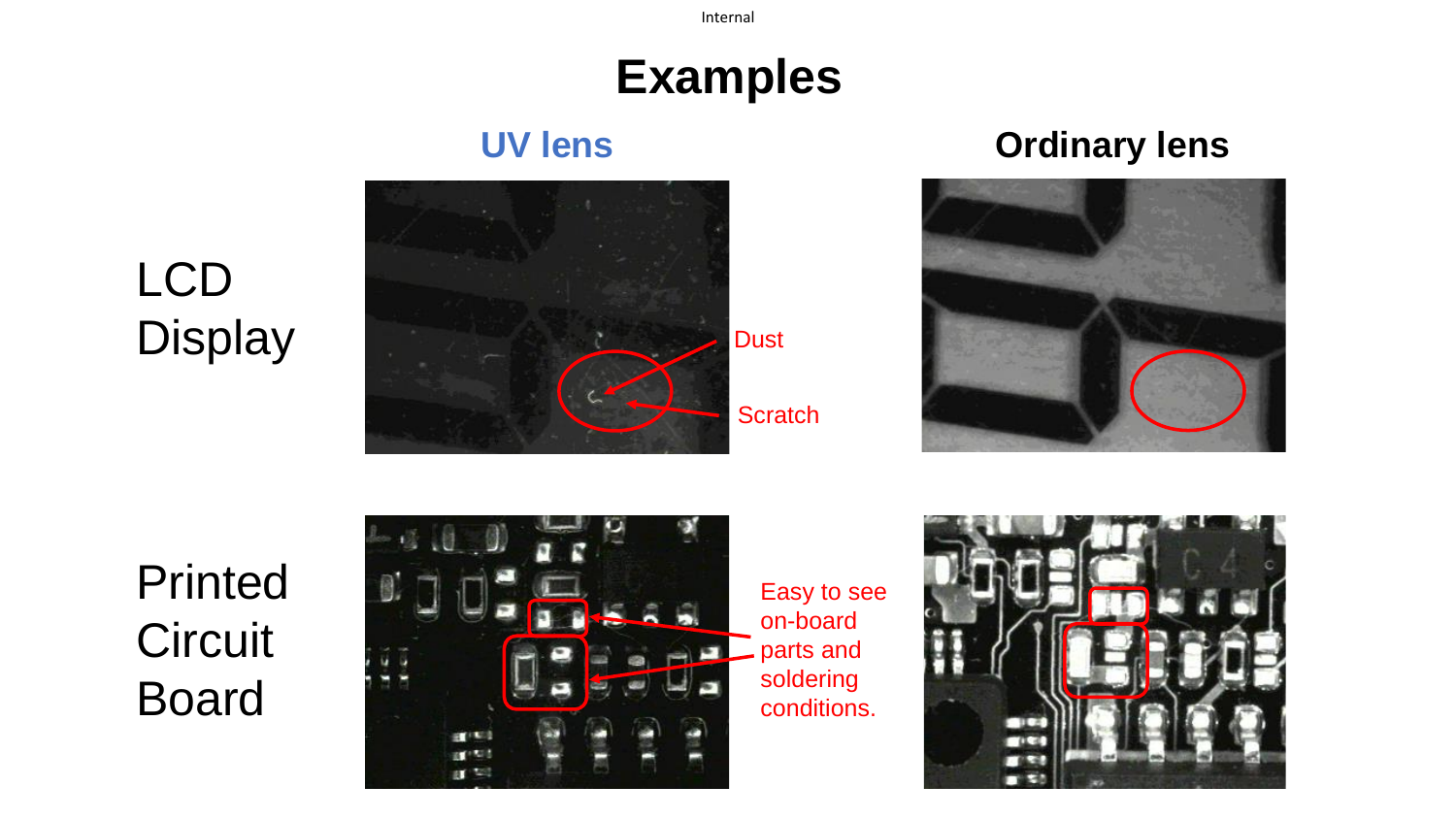## **Examples**

### **UV lens Ordinary lens**



### Fibres

# Uneven **Surface**